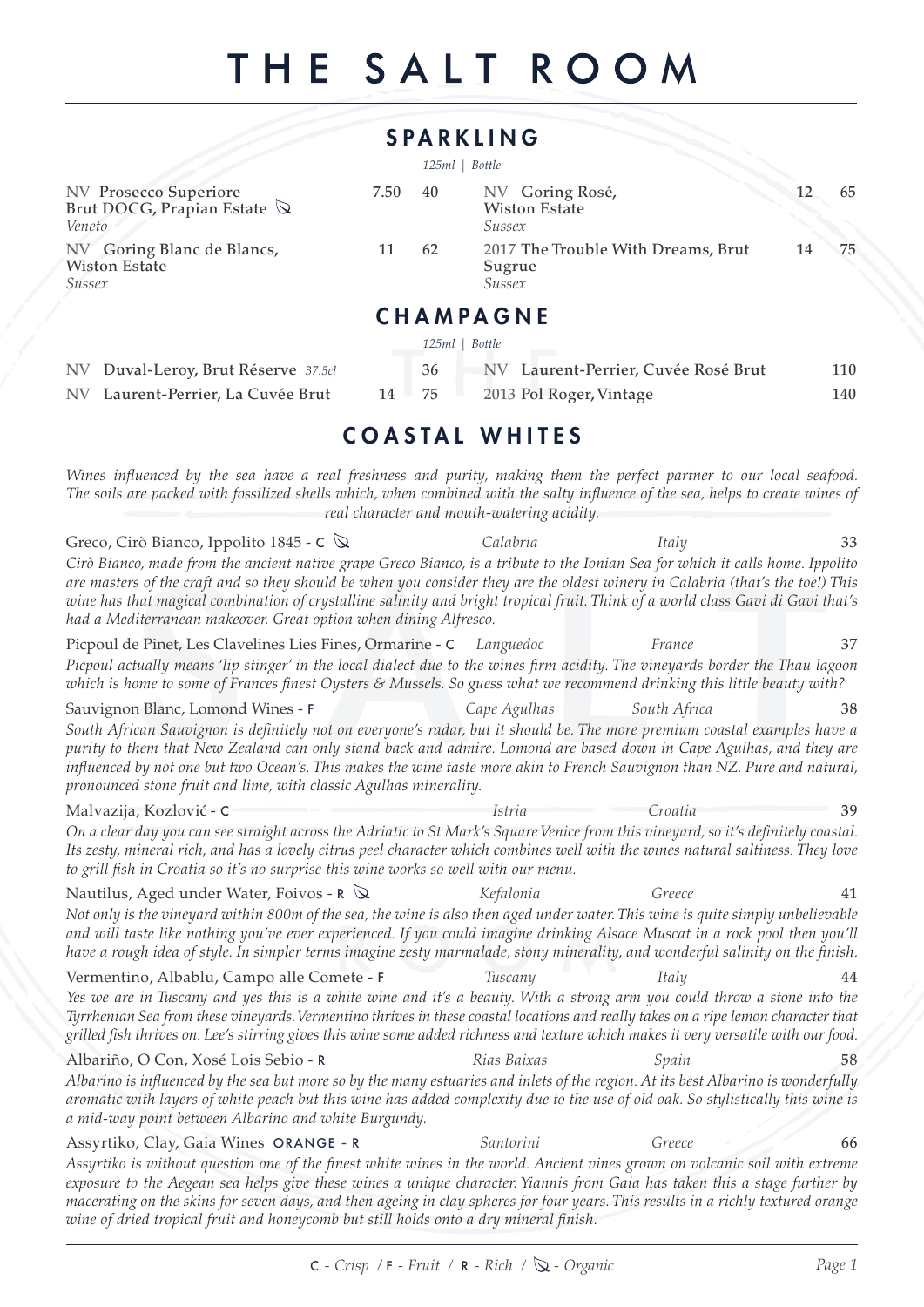### WHITE WINES *175ml Carafe Bottle*

| <b>FRANCE</b>       | Côtes De Gascogne, L'Eclat, Domaine de Joÿ - F Q                                | Sud Ouest             | 6.25  | 17.5 | 25       |
|---------------------|---------------------------------------------------------------------------------|-----------------------|-------|------|----------|
|                     | Muscadet sur Lie, La Griffe, Chéreau Carré - C                                  | Loire                 | 7.75  | 22   | 31       |
|                     | Entre-Deux-Mers, Château Lestrille (Sauvignon) - F                              | Bordeaux              |       |      | 37       |
|                     | Picpoul de Pinet, Les Clavelines Lies Fines, Ormarine - C                       | Languedoc             |       |      | 37       |
|                     | Viognier, 1753, Château de Campuget - F                                         | Languedoc             |       |      | 38       |
|                     | Jacquère, La Côte, Domaine Vendange - $F \mathbb{Q}$                            | Savoie                | 10    | 28.5 | 40       |
|                     | Loin de l'Oeil, Gaillac Blanc, Domaine Gayrard - R $\mathbb Q$                  | Sud Ouest             | 11.25 | 32   | 45       |
|                     | Bourgogne Aligoté, par Gouffier, Gouffier - R Q                                 | Burgundy              |       |      | 45       |
|                     | Sancerre Blanc, J. de Villebois - C                                             | Loire                 | 14.5  | 41   | 58       |
|                     | Saint-Joseph Blanc, Domaine Courbis - R V                                       | Rhône                 |       |      | 60       |
|                     | Chablis, Domaine Jean Goulley - $C \mathbb{Q}$                                  | Burgundy              |       |      | 62       |
|                     | Meursault, Le Limozin, Domaine René Monnier - R V                               | Burgundy              |       |      | 98       |
|                     | Chassagne-Montrachet 1er Cru Les Chenevottes, - R V<br>Domaine Marc Morey       | Burgundy              |       |      | 138      |
| <b>ITALY</b>        | Grillo, Vitese, Colomba Bianca - F $\mathbb Q$                                  | Sicily                |       |      | 27       |
|                     | Greco, Cirò Bianco, Ippolito 1845 - C $\&$                                      | Calabria              | 8.25  | 23.5 | 33       |
|                     | Verdicchio, Matelica, Tenuta Colpaola - $F \mathbb{Q}$                          | Marche                |       |      | 36       |
|                     | Pinot Bianco, Moriz, Tramin - C                                                 | Alto Adige            |       |      | 44       |
|                     | Vermentino, Albablu, Campo alle Comete - F                                      | Tuscany               | 11    | 31.5 | 44       |
|                     | Frascati Superiore, Castel de Paolis - F                                        | Lazio                 |       |      | 49       |
|                     | Gavi di Gavi, Rovereto, Michele Chiarlo - C                                     | Piedmont              | 12.5  | 35.5 | 50       |
|                     | Friulano, Friuli Colli Orientali, Castello di Buttrio - F Friuli-Venezia Giulia |                       |       |      | 54       |
|                     |                                                                                 |                       |       |      |          |
| <b>SPAIN</b>        | Godello, Finca Os Cobatos - F                                                   | Monterrei             |       |      | 33       |
|                     | Treixadura, Expresion, Pazo Do Mar - F                                          | Ribeiro               |       |      | 38       |
|                     | Rioja Blanco, Fermentado En Barrica, Nivarius - R                               | Rioja                 | 9.75  | 28   | 39       |
|                     | Txakoli, Hondarribia, Hiruzta - C<br>Albariño, O Con, Xosé Lois Sebio - R Q     | Basque<br>Rias Baixas |       |      | 42<br>58 |
|                     |                                                                                 |                       |       |      |          |
| <b>ENGLAND</b>      | Pinot Meunier, Blanc de Noirs, Simpson Estate - F                               | Kent                  |       |      | 50       |
| <b>GERMANY</b>      | Riesling Feinherb, Yellow Seal, - F<br>Schloss Johannisberg                     | Rheingau              |       |      | 59       |
|                     |                                                                                 |                       |       |      |          |
| <b>CROATIA</b>      | Malvazija, Kozlović - C                                                         | <i>Istria</i>         | 9.75  | 27.5 | 39       |
| <b>GREECE</b>       | Mochifilero/Roditis, Voltes, Monemvasia Winery - F                              | Monemvasia            | 7.5   | 21.5 | 30       |
|                     | Nautilus, Aged under Water, Foivos - F                                          | Kefalonia             |       |      | 41       |
|                     | Sauvignon Blanc / Assyrtiko, Ktima Biblia Chora - F                             | Pangeon               | 125ml |      | 50       |
|                     | Assyrtiko, Clay, Gaia Wines ORANGE - R V                                        | Santorini             | 13    | 47   | 66       |
| ARGENTINA           | Torrontés, The Apple Doesn't Fall - F<br>Far From The Tree, Matias Riccitelli   | Mendoza               |       |      | 38       |
| <b>AUSTRALIA</b>    | Chardonnay, Cherubino, Larry Cherubino - R                                      | Margaret River        |       |      | 64       |
| <b>NEW ZEALAND</b>  | Pinot Gris, Rockburn - F                                                        | Central Otago         |       |      | 50       |
| <b>SOUTH AFRICA</b> | Sauvignon Blanc, Lomond Wines - F                                               | Cape Agulhas          | 9.5   | 27   | 38       |
|                     | Chenin Blanc, Olifantsberg - R                                                  | Olifantsberg          |       |      | 39       |

CORAVIN WINES - *These fine wines are available by the glass under the Coravin system. Please see back page for details.*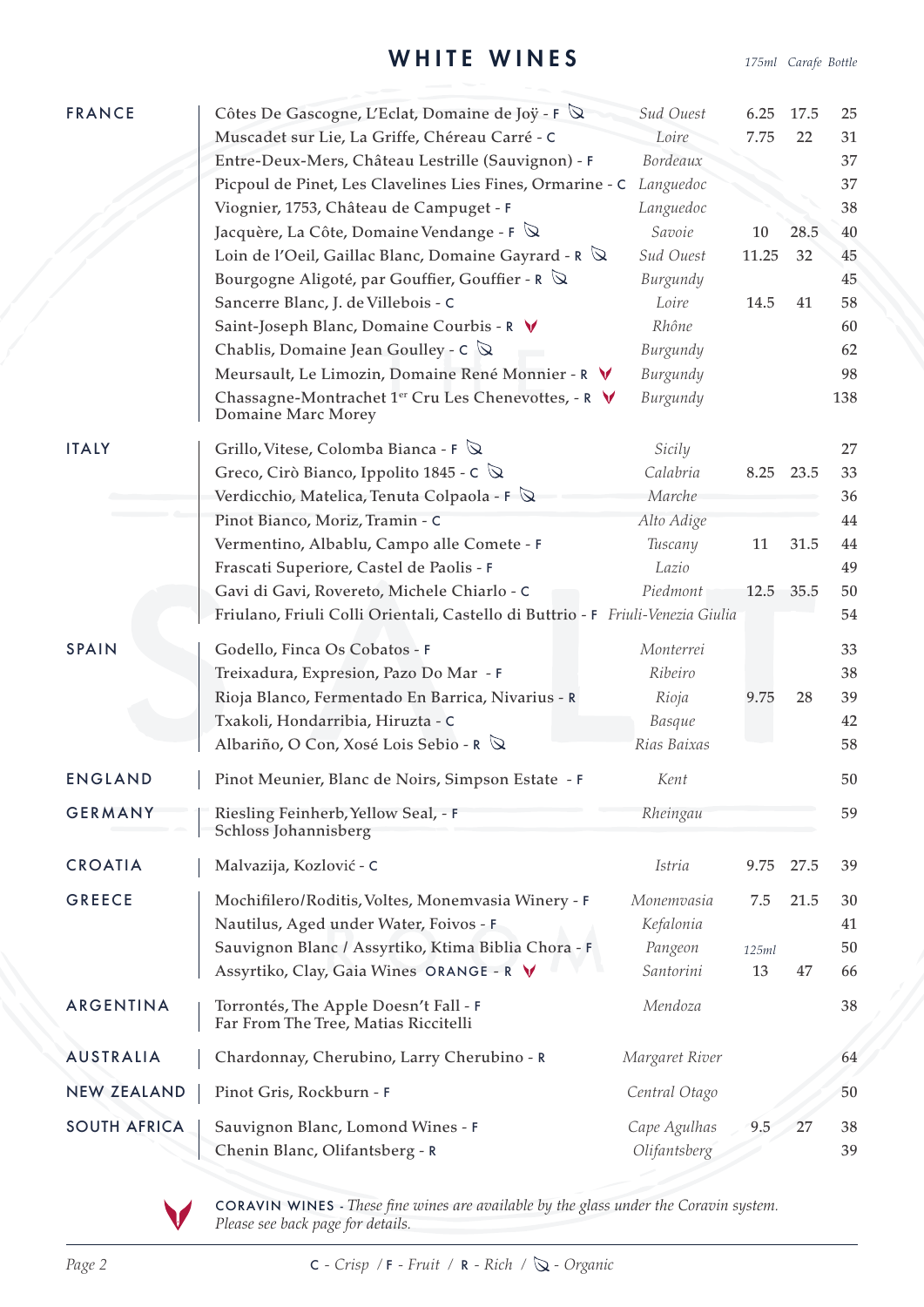## ROSÉ WINES *175ml Carafe Bottle*

| <b>FRANCE</b>       | Syrah/Grenache Rosé, Château de Campuget                                                            | Rhône            | 6.5        | 18.5                | 26       |
|---------------------|-----------------------------------------------------------------------------------------------------|------------------|------------|---------------------|----------|
|                     | Côtes de Provence Rosé, Sainte-Victoire, Q<br>Château Grand Boise                                   | Provence         | 12         | 34<br>Magnum        | 48<br>96 |
|                     | Syrah/Vermentino Rosé, 1753, Château de Campuget Costières de Nîmes                                 |                  |            | Magnum              | 88       |
| <b>ITALY</b>        | Primitivo Rosé, Tramari, San Marzano                                                                | Puglia           |            |                     | 32       |
|                     | Irpinia Rosato Aglianico, Visione, Feudi di San Gregorio                                            | Campania         | 10.5       | 30                  | 42       |
|                     |                                                                                                     |                  |            |                     |          |
|                     | <b>RED WINES</b>                                                                                    |                  |            | 175ml Carafe Bottle |          |
| <b>FRANCE</b>       | Merlot / Cabernet Franc, Sans, - M<br>Les Vignerons de Buzet NO SULPHUR                             | Sud Ouest        |            |                     | 31       |
|                     | Cahors, Malbec, Prieuré de Cénac, - F<br>Les Vignobles St Didier Parnac                             | Cahors           | 10         | 28.5                | 40       |
|                     | Collioure, Serral Rouge, Domaine Madeloc - M                                                        | Roussillon       |            |                     | 48       |
|                     | Fleurie, Chateau de Grand Pré - L $\mathbb Q$                                                       | Beaujolais       |            |                     | 48       |
|                     | Sancerre Rouge, Domaine de la Villaudière - L                                                       | Loire            | 12.25      | 35                  | 49       |
|                     | Château Boutisse, Saint-Émilion Grand Cru - F                                                       | Bordeaux         |            |                     | 65       |
|                     | Beaune 1 <sup>er</sup> Cru Marconnets, - M $\mathbb{Q}$ $\mathsf{V}$<br><b>Domaine Albert Morot</b> | Burgundy         |            |                     | 87       |
|                     | Château Batailley, 5 <sup>ème</sup> Cru Classé, Pauillac - F V                                      | Bordeaux         |            |                     | 135      |
|                     | Gevrey-Chambertin 1er Cru - L<br>Les Fontenys, Pierre Naigeon                                       | Burgundy         |            |                     | 150      |
| <b>ITALY</b>        | Negroamaro, Il Pumo, San Marzano - M                                                                | Salento          | 6.25       | 17.5                | 25       |
|                     | Merlot / Sangiovese, Villa Conversino, Di Filippo - M $\mathbb Q$                                   | Umbria           | 7.75       | 22                  | 31       |
|                     | Dolcetto d'Alba, Costa di Bussia - L                                                                | Piedmont         |            |                     | 42       |
|                     | Chianti Classico, Badia a Coltibuono - M $\mathbb Q$                                                | Tuscany          | 11.25      | 32                  | 45       |
|                     | Valpolicella Ripasso, Campo Bastiglia, Ca'Rugate - M $\mathbb Q$                                    | Veneto           |            |                     | 48       |
|                     | Barbera d'Alba Superiore, Brezza - M $\mathbb Q$                                                    | Piedmont         |            |                     | 54       |
|                     | Barolo, Cerequio, Michele Chiarlo - M $\mathbb Q$ V                                                 | Piedmont         |            |                     | 125      |
| <b>SPAIN</b>        | Garnacha, Vinas de Miedes, Bodegas San Alejandro - L                                                | Calatayud        |            |                     | 29       |
|                     | Mencia, Vel'Uveyra, Ronsel do Sil - M $\mathbb Q$                                                   | Ribeira Sacra    | 10         | 28.5                | 40       |
|                     | Ribera del Duero Crianza, Origen, - F<br>Bodegas Resalte de Peñafiel                                | Ribera del Duero |            |                     | 59       |
| <b>PORTUGAL</b>     | Alicante Bouschet, Indigena, Herdade do Rocim - $\mathsf F$ $\mathbb Q$                             | Alentejo         |            |                     | 48       |
| <b>GREECE</b>       | Agiorgitiko, Tsimbidi, Monemvasia Winery - F                                                        | Monemvasia       | 11.25      | 32                  | 45       |
| ARGENTINA           | Malbec Premium, Piattelli Vineyards - $M \otimes$                                                   | Salta            |            |                     | 38       |
|                     | Republica del Malbec, Matias Riccitelli - M V                                                       | Mendoza          |            |                     | 74       |
| <b>AUSTRALIA</b>    | Cabernet Sauvignon Reserve, Berton Vineyard - F                                                     | Coonawarra       |            |                     | 43       |
|                     | Pinot Noir, Cruel Mistress, Larry Cherubino - L                                                     | Pemberton, WA    | 10.75 30.5 |                     | 43       |
|                     |                                                                                                     |                  |            |                     |          |
| <b>SOUTH AFRICA</b> | Syrah, Clonal Selection, Richard Kershaw Wines - F V                                                | Elgin            |            |                     | 75       |
| <b>USA</b>          | Pinot Noir, Sanford - L V                                                                           | Santa Rita Hills |            |                     | 75       |

CORAVIN WINES - *These fine wines are available by the glass under the Coravin system. Please see back page for details.*